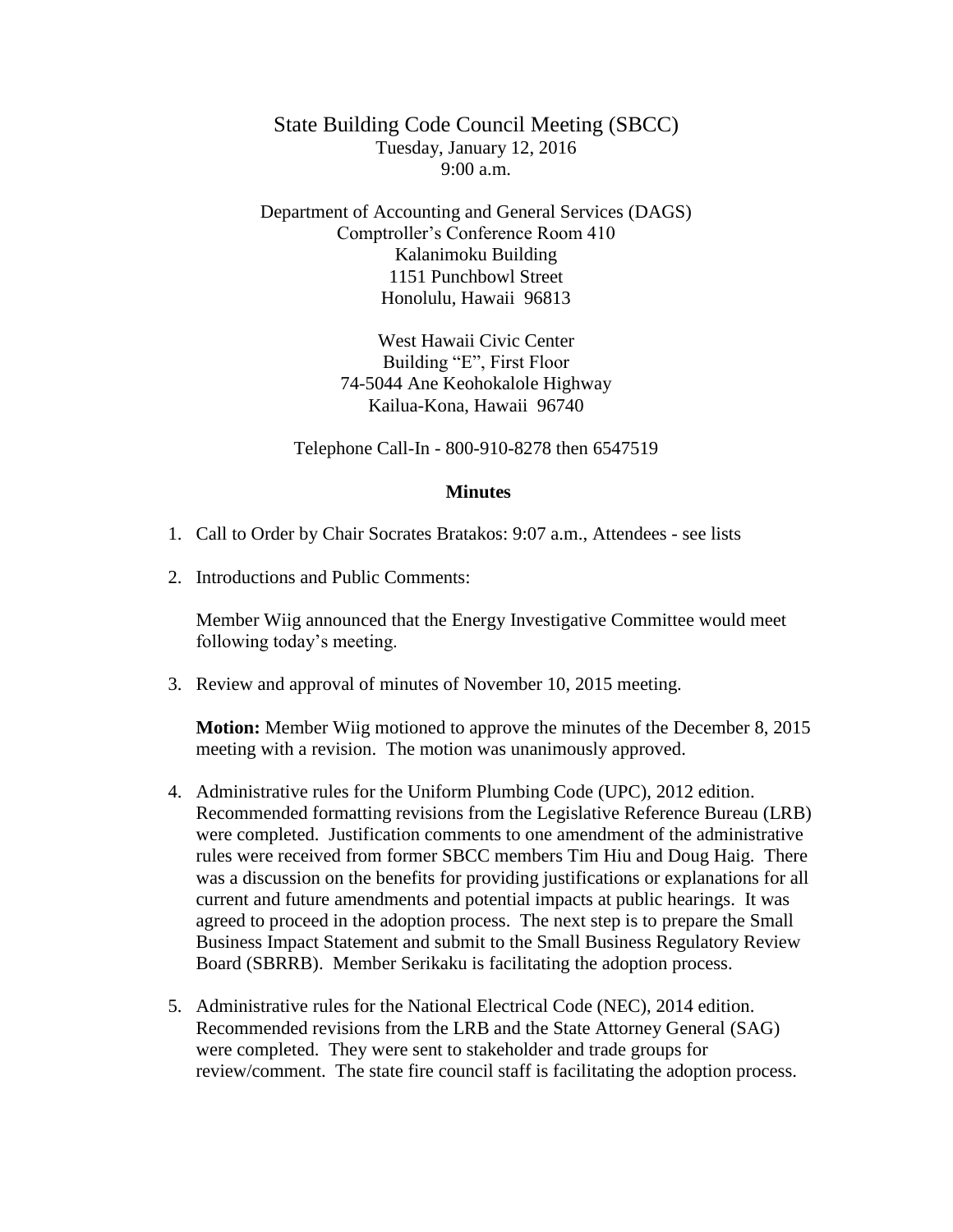6. Approval of the Structural and Non-Structural Provisions amendment package for the 2012 International Building Code (IBC). Member Johnson provided a handout of the merged structural/non-structural administrative rules to the International Building Code (IBC) 2012 edition. He and member Reinhardt highlighted the latest revisions. The Federal Emergency Management Agency grant application to facilitate the adoption process has a due date of January 15, 2016.

**Motion:** Member Wiig motioned to approve the proposed IBC 2012 edition, structural/non-structural administrative rules. The motion was unanimously approved.

- 7. The 2015 International Energy Efficiency Code (IECC), 2012 UPC and 2014 NEC public hearings. Member Wiig stated that DBEDT is finalizing the recommended revisions from the LRB and will be sending to the SAG. See above item 4 for status updates to the 2012 UPC and item 5 for the 2014 NEC. In addition to the IECC, DBEDT is still planning to provide the resources to facilitate the UPC, NEC adoptions.
- 8. Discussion of Future Administration Support SBCC Chair Bratakos, members Cheung, Johnson, former members Chock and Rogers, and Building Industry Association of Hawaii CEO Gladys Marone met with the Governor's Chief of Staff, Mike McCartney, and staff members Denise Iseri-Matsubara and Robert Lee. They discussed the SBCC history since 2007 to the present and the various issues related to its statutory responsibilities. They understood the importance and challenges of adopting state building codes without funding. They plan to research what, if any, existing state resources that may be available.

There was a discussion of submitting any 2016 legislative bill proposals. It was agreed that the American Institute of Architects of Hawaii would submit a SBCC appropriation bill and a bill to create a task force to study any funding options to provide future support to the SBCC.

**Motion:** Member Reinhardt motioned to authorize the SBCC Chair to provide 2016 legislative testimony for any SBCC related bills. The submitted written testimonies will be emailed to the members.

- 9. Updates from the investigative committees:
	- a. Investigative committee for structural provisions for the 2012 IBC and IRC, Gaur Johnson – See item 6 above for updates to the IBC.
	- b. Investigative committee for the 2012 IBC  $&$  IRC, James Reinhardt Work is continuing on the IRC administrative rules.
	- c. Investigative committee on communication and training, Howard Wiig. The 2015 IECC training was completed and had about 249 attendees. Additional training on the Tropical Code is being planned. The annual